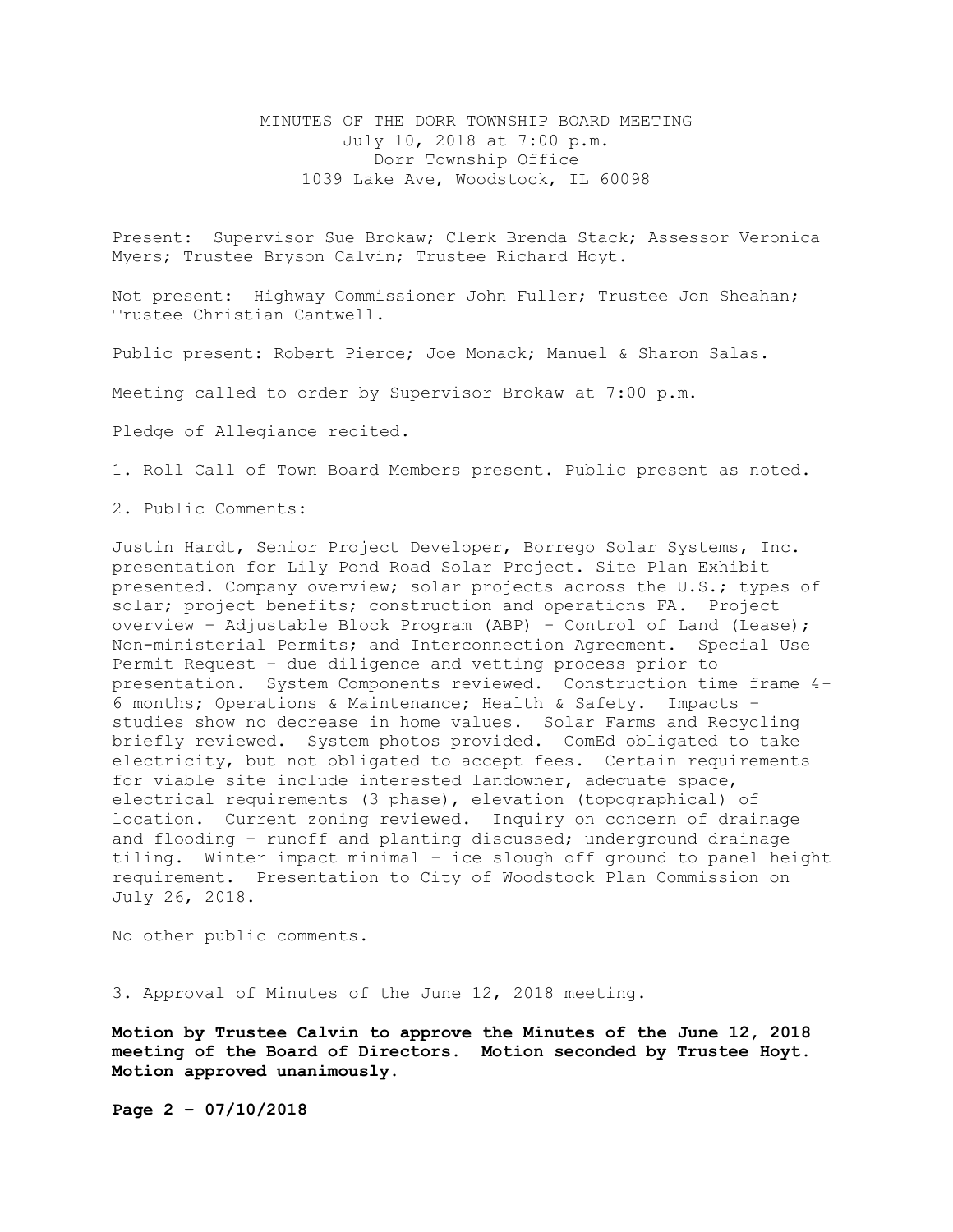4. Approval of Claims for the period June 13, 2018 to July 10, 2018:

| TF | \$44,987.29     | GA $$1,055.06$  |
|----|-----------------|-----------------|
|    | DRD \$ 2,888.53 | PHR \$26,457.77 |

Trustee Calvin asks about Lucca website charges – Supervisor Brokaw advises website update necessary, and budget line item assignments.

**Motion by Trustee Calvin to approve the claims for the period June 13, 2018 to July 10, 2018. Motion seconded by Trustee Hoyt. Board polled; motion approved unanimously.**

General Assistance case report previously provided for review.

5. Food Pantry Lease (expires November 1, 2018)

Supervisor Brokaw provides spreadsheet of Food Pantry utilities 2013 – 2018 to date. Rent paid during 2013. Supervisor Brokaw advises she spoke with Township Attorney Mark Saladin in case of township consolidation, what would happen to food pantry? No law regarding the transfer of an entity; they would have to honor any agreement we would have. Food Pantry rent discussed; they are using our space for storage; our purpose is to assist them. Their meetings are quarterly; Supervisor Brokaw would like to see a member of the township Board attend/participate in Food Pantry meetings.

6. Legislative Updates – None; legislature not in session.

## 7. Reports:

**Supervisor –** Received postcard from State of Illinois Treasurer's Office – Local Officials Day at Illinois State Fair, August 11, 2018. Call to receive tickets. Coming up next week, July 19, 2**0**18 **–** TOI Educational training in Rockford. Contacted Bruce Pilgard – carpet cleaning on July 25, 2018. Group meeting on Sundays from 2-4 p.m., Celebrate Re-Entry (nonprofit), may request additional building usage during the week; now paying \$50.00 per month for the Sunday meetings, may have increased attendance in the future; possible increase in fee. Brief discussion.